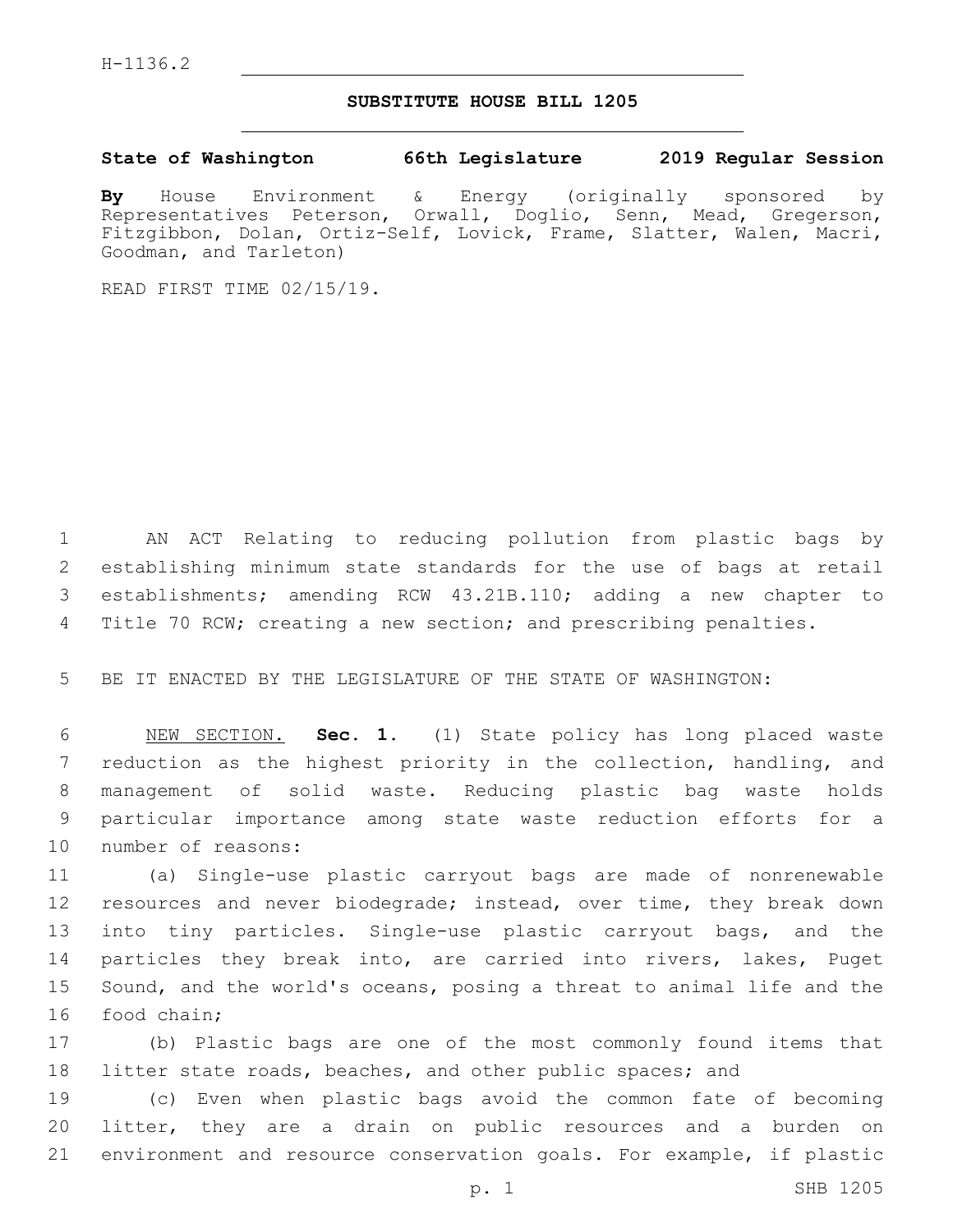bags are disposed of in commingled recycling systems rather than as garbage or in retailer drop-off programs, they clog processing and sorting machinery, resulting in missorted materials and costly inefficiencies that are ultimately borne by utility ratepayers. Likewise, when green or brown-tinted plastic bags confuse consumers into attempting to dispose of them as compost, the resultant plastic contamination undercuts the ability to use the compost in gardens, 8 farms, landscaping, and surface water and transportation projects.

 (2) Alternatives to single-use plastic carryout bags are convenient, functional, widely available, and measure as superior across most environmental performance metrics. Alternatives to single-use plastic carryout bags feature especially superior environmental performance with respect to litter and marine debris, 14 since plastic bags do not biodegrade.

 (3) As of 2019, many local governments in Washington have shown leadership in regulating the use of single-use plastic carryout bags. This local leadership has shown the value of establishing state standards that will streamline regulatory inconsistency and reduce burdens on covered retailers caused by a patchwork of inconsistent 20 local requirements across the state.

 (4) Therefore, in order to reduce waste, litter, and marine pollution, conserve resources, and protect fish and wildlife, it is 23 the intent of the legislature to:

(a) Prohibit the use of single-use plastic carryout bags;

 (b) Require a pass-through charge on recycled content paper carryout bags and reusable carryout bags made of film plastic, to encourage shoppers to bring their own reusable carryout bags;

28 (c) Require the use of recycled content bags; and

 (d) Encourage the provision of reusable and recycled content 30 paper carryout bags by retail establishments.

 NEW SECTION. **Sec. 2.** The definitions in this section apply throughout this chapter unless the context clearly requires otherwise.

 (1) "Carryout bag" means any bag that is provided by a retail establishment at home delivery, the check stand, cash register, point of sale, or other point of departure to a customer for use to 37 transport or carry away purchases.

 (2) "Compostable" means that a product that is capable of being completely broken down in a timely manner, consistent with the

p. 2 SHB 1205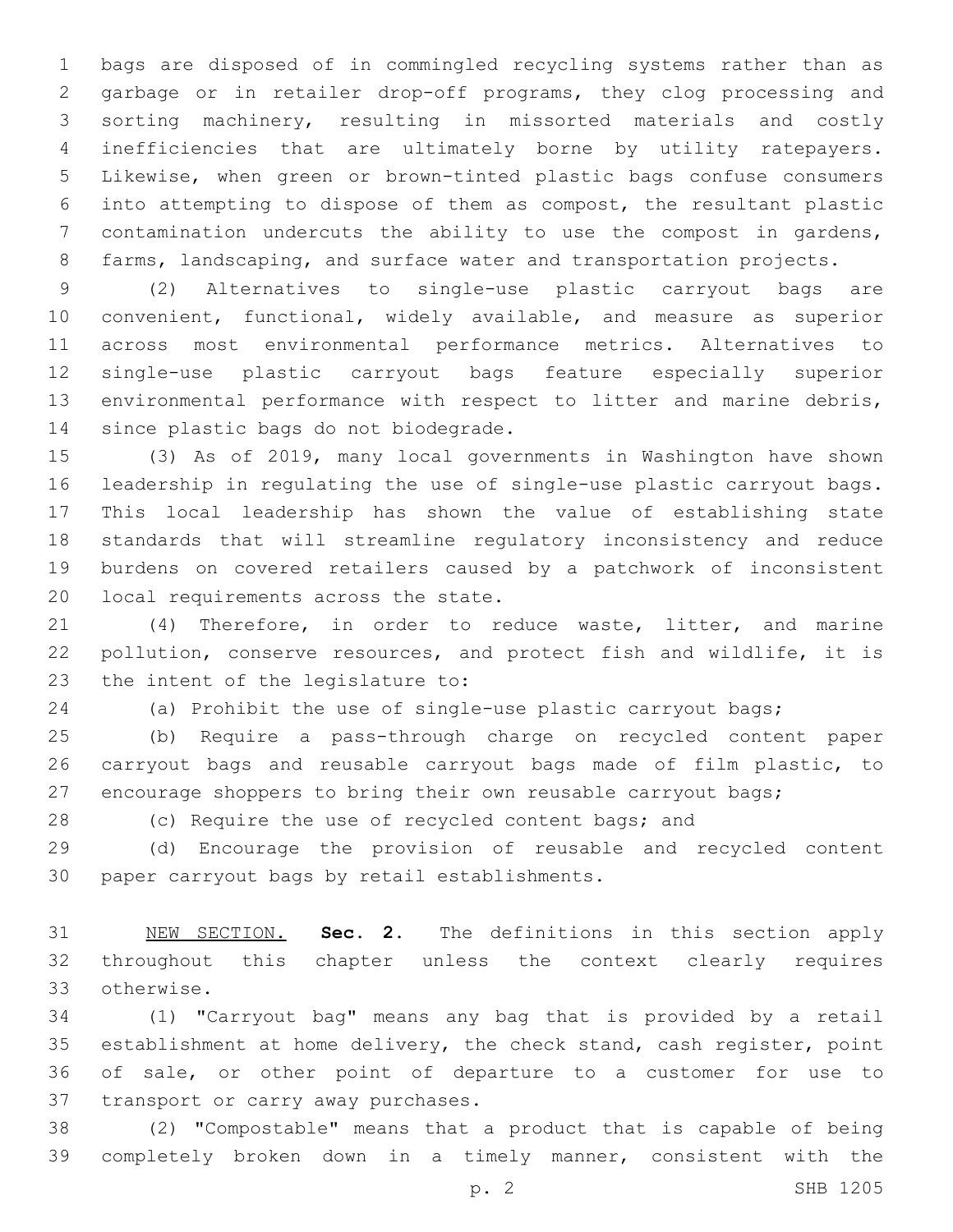standard specification as established in section 3(6) of this act, into a material safe and desirable as a soil amendment.

 (3) "Compostable film bag" means a compostable bag that is designed and suitable only to be used once and disposed of or 5 composted.

(4) "Department" means the department of ecology.

 (5) "Pass-through charge" means a charge to be collected and retained by retailers from their customers when providing recycled content paper carryout bags and reusable carryout bags made of film 10 plastic.

 (6) "Recycled content paper carryout bag" means a paper carryout bag provided by a store to a customer at the point of sale that meets 13 the requirements in section  $3(6)$  (a) of this act.

 (7) "Retail establishment" means any person, corporation, partnership, business, facility, vendor, organization, or individual that sells or provides food, merchandise, goods, or materials directly to a customer including home delivery, temporary stores, or vendors at farmers markets, street fairs, and festivals.

 (8) "Reusable carryout bag" means a bag made of cloth or other durable material with handles that is specifically designed and manufactured for long-term multiple reuse and meets the requirements 22 of section  $3(6)(b)$  of this act.

 (9) "Single-use plastic carryout bag" means any bag that is made from plastic that is designed and suitable only to be used once and 25 disposed.

 (10) "Standard specification" means the entire American society for testing and materials (ASTM) specification and associated test 28 methods that must be met for:

 (a) ASTM D6400 – standard specification labeling of plastics designed to be aerobically composted in municipal or industrial facilities, as it existed as of January 1, 2019; or

 (b) ASTM D6868 – standard specification for labeling of end items that incorporate plastics and polymers as coatings or additives with paper and other substrates designed to be aerobically composted in municipal or industrial facilities, as it existed as of January 1, 36 2019.

 NEW SECTION. **Sec. 3.** (1) Except as provided in this section and section 4 of this act, a retail establishment may not provide to a 39 customer or a person at an event: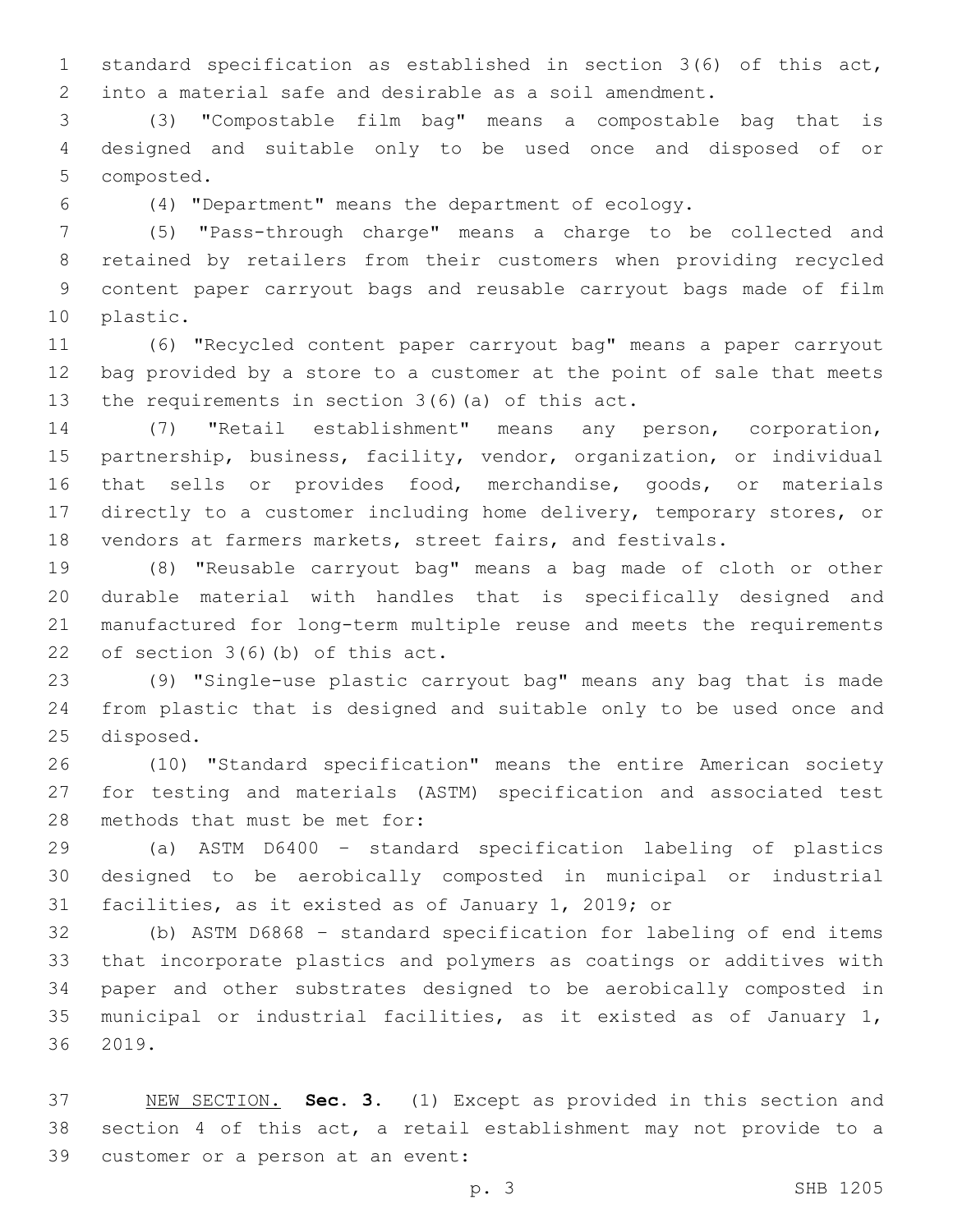- 
- (a) A single-use plastic carryout bag; or1

2 (b) A paper carryout bag or reusable carryout bag made of film 3 plastic that does not meet recycled content requirements.

4 (2)(a) A retail establishment may provide a reusable carryout bag 5 or a recycled content paper carryout bag of any size to a customer at 6 the point of sale.

 (b) A retail establishment must collect a pass-through charge of not less than ten cents for every recycled content paper carryout bag or reusable carryout bag made of film plastic it provides, except as provided in subsection (5) of this section and section 4 of this act. A retail establishment may make reusable carryout bags available to 12 customers through sale.

 (c) A retail establishment must keep all revenue from pass- through charges. The pass-through charge is a taxable retail sale. A retail establishment must show all pass-through charges on any 16 receipts provided to customers.

17 (3) Carryout bags provided by a retail establishment do not 18 include:

19 (a) Bags used by consumers inside stores to:

20 (i) Package bulk items, such as fruit, vegetables, nuts, grains, 21 candy, greeting cards, or small hardware items such as nails, bolts, 22 or screws;

23 (ii) Contain or wrap items where dampness or sanitation might be 24 a problem including, but not limited to:

- 25 (A) Frozen foods;
- (B) Meat;26
- (C) Fish;27
- 28 (D) Flowers; and
- (E) Potted plants;29

30 (iii) Contain unwrapped prepared foods or bakery goods;

31 (iv) Contain prescription drugs; or

32 (v) Protect a purchased item from damaging or contaminating other 33 purchased items when placed in a recycled content paper carryout bag 34 or reusable carryout bag; or

35 (b) Newspaper bags, door hanger bags, laundry/dry cleaning bags, 36 or bags sold in packages containing multiple bags for uses such as 37 food storage, garbage, or pet waste.

38 (4)(a) Any compostable film bag that a retail establishment 39 provides to customers for products, including for products bagged in 40 stores prior to checkout, must be tinted green or brown, and be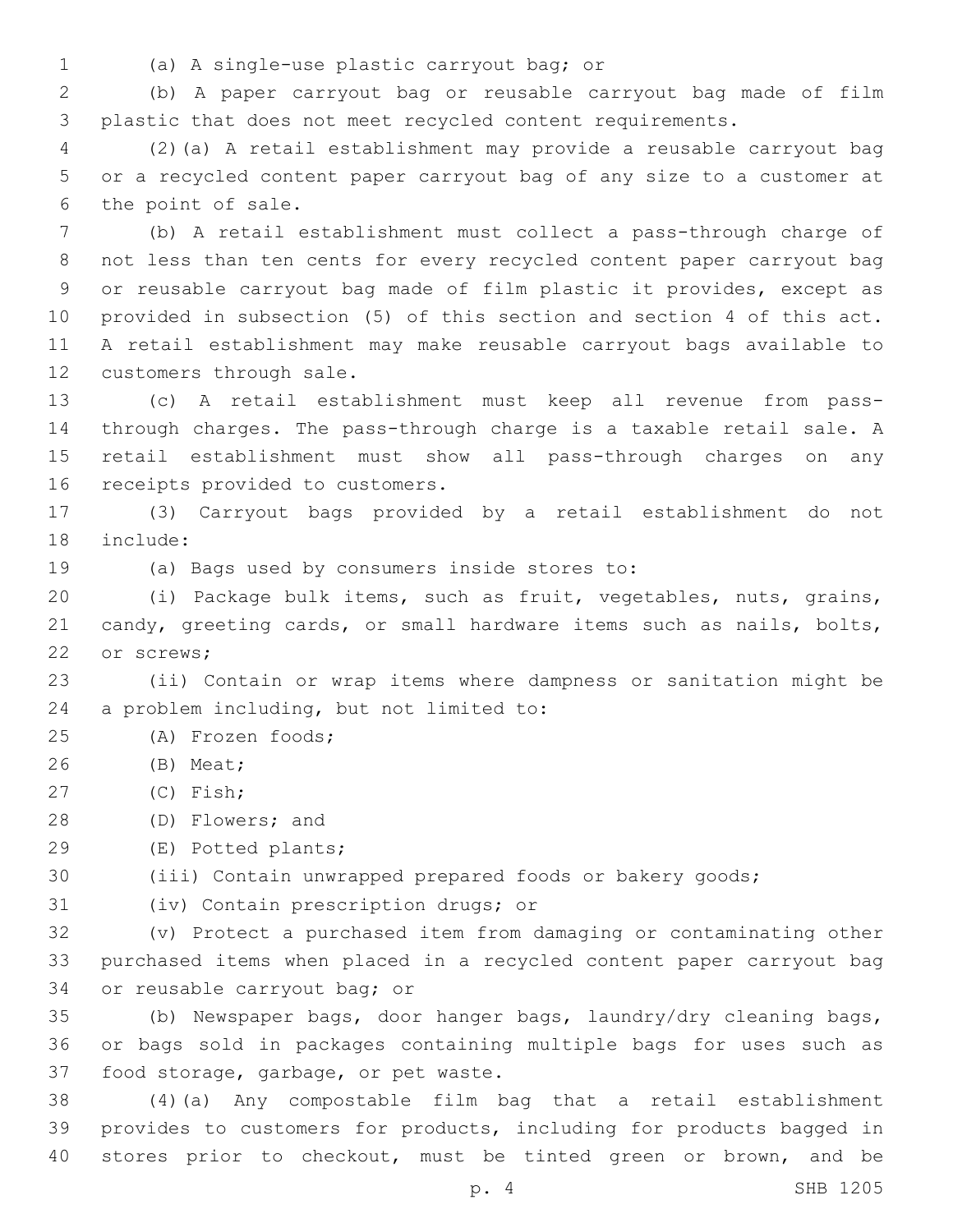labeled "compostable," as required under subsection (6)(c)(i) of this 2 section.

 (b) A retail establishment may not use or provide polyethylene or 4 other noncompostable plastic bags:

 (i) That are tinted green or brown for bagging of customer products in stores, as carryout bags, or for home delivery;

 (ii) To customers to bag products in stores, as a carryout bag, 8 or for home delivery that is labeled with the term "biodegradable," "compostable," "degradable," "decomposable," "oxo-degradable," or any similar terms, or in any way imply that the plastic bag will break down, fragment, biodegrade, or decompose in a landfill or other 12 environment.

 (5) Except as provided by local regulations in effect as of January 1, 2019, a retail establishment may provide a bag restricted under subsections (1) and (4) of this section from existing inventory until one year after the effective date of this section. The retail establishment, upon request by the department, must provide purchase invoices, distribution receipts, or other information documenting that the bag was acquired prior to the effective date of this 20 section.

(6) For the purposes of this section:21

(a) A recycled content paper carryout bag must:

 (i) Contain a minimum of forty percent postconsumer recycled 24 materials;

 (ii) Be capable of composting, consistent with the timeline and specifications of ASTM D6868, as it existed as of January 1, 2019; 27 and

 (iii) Display the minimum percentage of postconsumer content in 29 print on the exterior of the paper bag.

30 (b) A reusable carryout bag must:

 (i) Have a minimum lifetime of one hundred twenty-five uses, which for purposes of this subsection means the capacity to carry a minimum of twenty-two pounds one hundred twenty-five times over a distance of at least one hundred seventy-five feet;

 (ii) Be machine washable or made from a durable material that may 36 be cleaned or disinfected; and

37 (iii) If made of film plastic:

 (A) Be made from a minimum of forty percent postconsumer recycled 39 material;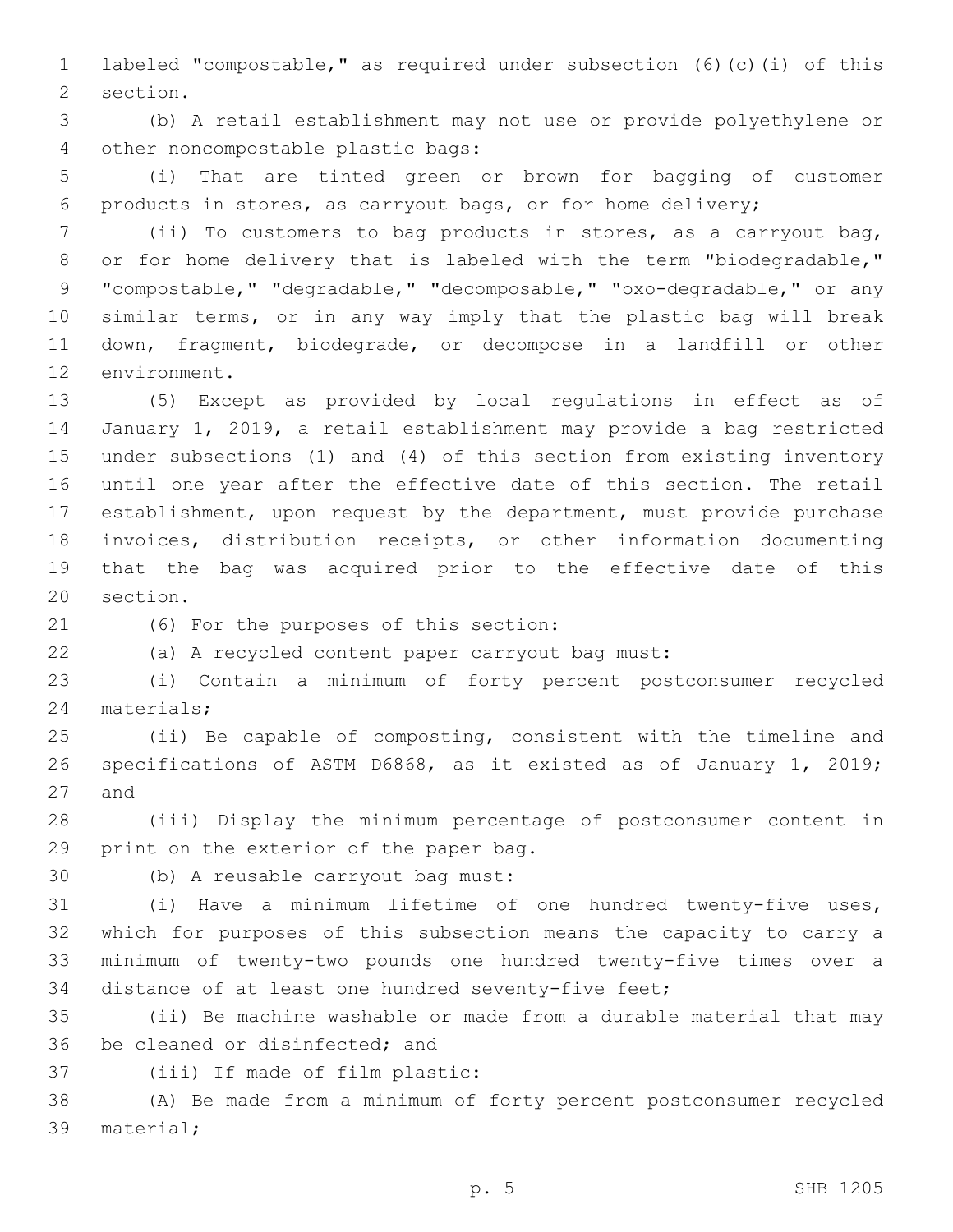(B) Display the minimum percentage of postconsumer content in 2 print on the exterior of the plastic bag;

(C) Have a minimum thickness of no less than three mils; and

(D) Display wording that the bag is reusable.4

5 (c) A compostable film bag must:

 (i) Be labeled as "compostable" consistent with green guides published by the United States federal trade commission (16 C.F.R. part 260, as published October 11, 2012) or similar formal guidance issued by the federal trade commission regarding misleading 10 environmental claims; and

 (ii) Meet the standard specification established in ASTM D6400, 12 as it existed as of January 1, 2019.

 (d) Except for the purposes of subsection (4) of this section, food banks and other food assistance programs are not retail establishments, but are encouraged to take actions to reduce the use 16 of single-use plastic carryout bags.

 NEW SECTION. **Sec. 4.** It is a violation of section 3 of this act for any retail establishment to pay or otherwise reimburse a customer for any portion of the pass-through charge; provided that retail establishments may not collect a pass-through charge from anyone using a voucher or electronic benefits card issued under the women, infants, and children (WIC) or temporary assistance for needy families (TANF) support programs, or the federal supplemental nutrition assistance program (SNAP, also known as basic food), or the Washington state food assistance program (FAP).

 NEW SECTION. **Sec. 5.** (1) The department may adopt rules as necessary for the purpose of implementing, administering, and enforcing this chapter.

 (2) The enforcement of this chapter must be based primarily on complaints filed with the department. The department may include a form on the department's web site or establish a telephone hotline to receive complaints that allege violations. The department must provide education and outreach activities to inform retail establishments, consumers, and other interested individuals about the 35 requirements of this chapter.

 (3) The department may work with retail establishments, retail associations, unions, and other organizations to create educational elements about the benefits of reusable bags. Educational elements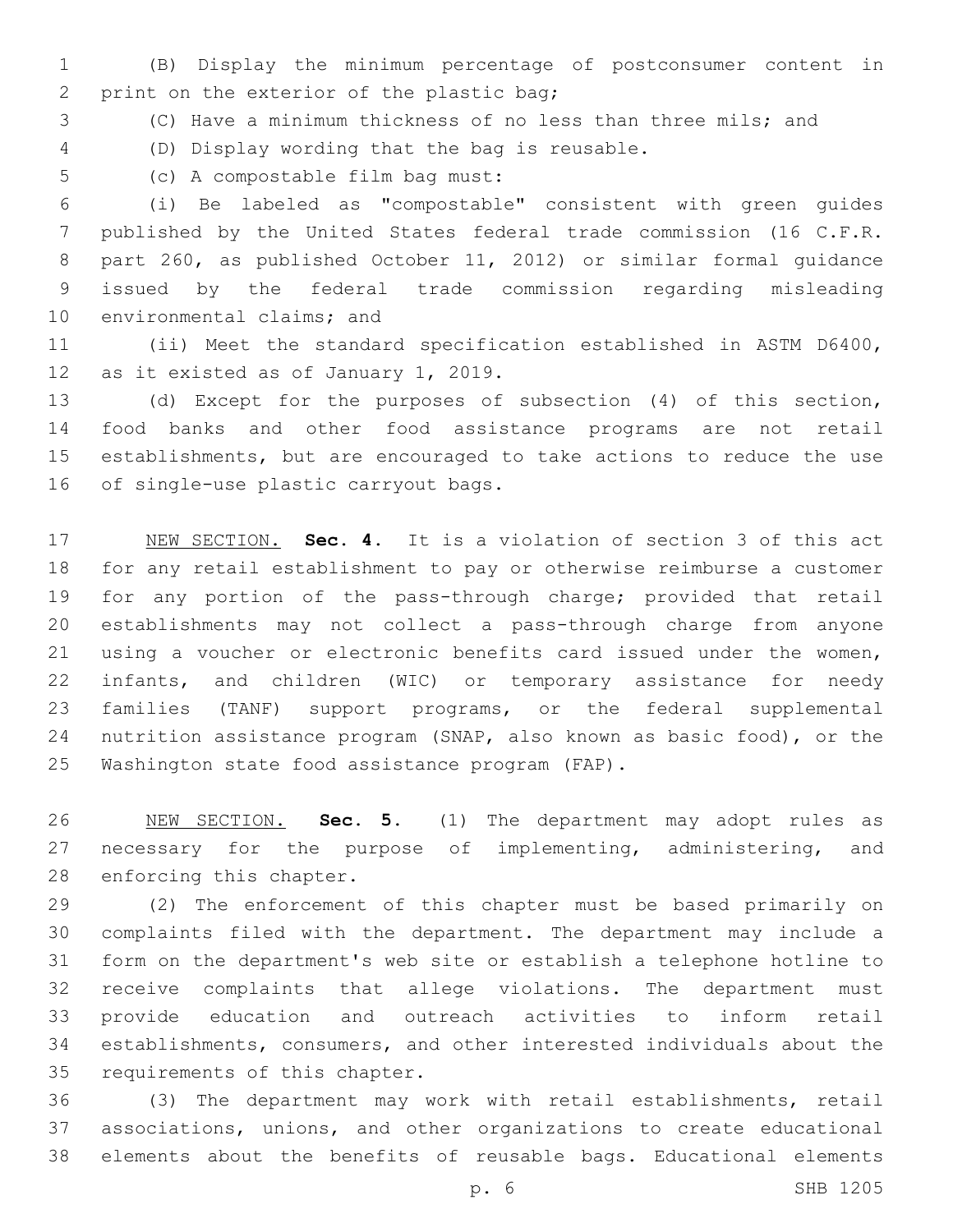may include signage at store locations, informational literature, and 2 employee training.

 (4) Retail establishments are encouraged to educate their staff to promote reusable bags as the best option for carry-out bags and to post signs encouraging customers to use reusable bags.

 (5) A violation of this chapter is subject to a civil penalty of up to two hundred fifty dollars. Each calendar day of operation or activity in violation of this chapter comprises a new violation.

 NEW SECTION. **Sec. 6.** (1) Except as provided in subsection (2) 10 of this section, a city, town, county, or municipal corporation may not implement a local carryout bag ordinance. Any carryout bag ordinance that was not in effect as of January 1, 2019, is preempted 13 by this chapter, as of the effective date of this section.

 (2)(a) A city, town, county, or municipal corporation may, by ordinance, increase the amount of the minimum pass-through charge 16 established in section  $3(2)$  (b) of this act.

 (b) A city, town, county, or municipal corporation ordinance in effect as of January 1, 2019, is not preempted until January 1, 2020.

 **Sec. 7.** RCW 43.21B.110 and 2013 c 291 s 34 are each amended to read as follows:20

 (1) The hearings board shall only have jurisdiction to hear and decide appeals from the following decisions of the department, the director, local conservation districts, the air pollution control boards or authorities as established pursuant to chapter 70.94 RCW, local health departments, the department of natural resources, the department of fish and wildlife, the parks and recreation commission, and authorized public entities described in chapter 79.100 RCW:

 (a) Civil penalties imposed pursuant to RCW 18.104.155, 70.94.431, 70.105.080, 70.107.050, section 5 of this act, 76.09.170, 77.55.291, 78.44.250, 88.46.090, 90.03.600, 90.46.270, 90.48.144, 31 90.56.310, 90.56.330, and 90.64.102.

 (b) Orders issued pursuant to RCW 18.104.043, 18.104.060, 43.27A.190, 70.94.211, 70.94.332, 70.105.095, 86.16.020, 88.46.070, 34 90.14.130, 90.46.250, 90.48.120, and 90.56.330.

 (c) Except as provided in RCW 90.03.210(2), the issuance, modification, or termination of any permit, certificate, or license by the department or any air authority in the exercise of its jurisdiction, including the issuance or termination of a waste

p. 7 SHB 1205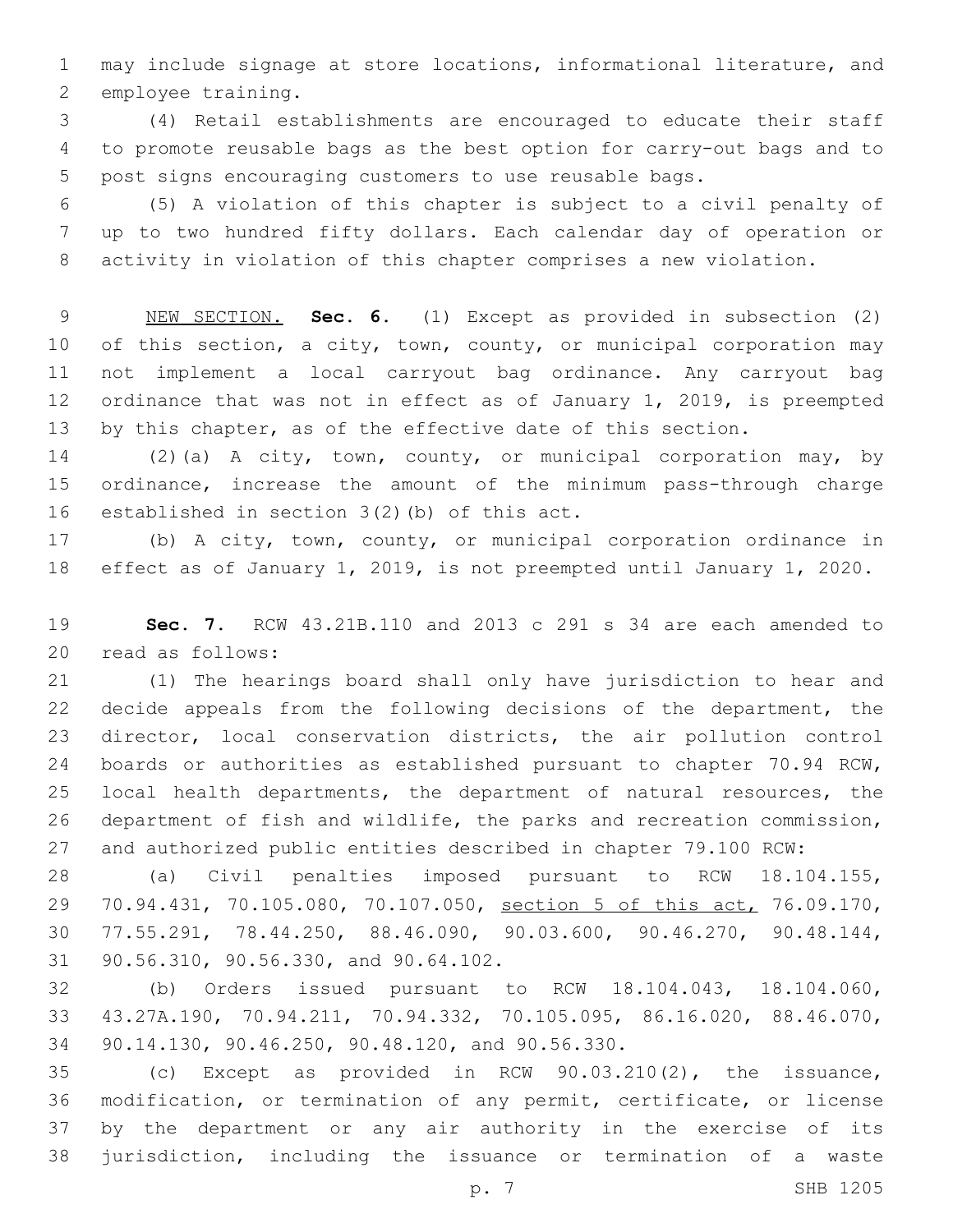disposal permit, the denial of an application for a waste disposal permit, the modification of the conditions or the terms of a waste disposal permit, or a decision to approve or deny an application for a solid waste permit exemption under RCW 70.95.300.

 (d) Decisions of local health departments regarding the grant or denial of solid waste permits pursuant to chapter 70.95 RCW.

 (e) Decisions of local health departments regarding the issuance and enforcement of permits to use or dispose of biosolids under RCW 9 70.95J.080.

 (f) Decisions of the department regarding waste-derived fertilizer or micronutrient fertilizer under RCW 15.54.820, and decisions of the department regarding waste-derived soil amendments 13 under RCW 70.95.205.

 (g) Decisions of local conservation districts related to the denial of approval or denial of certification of a dairy nutrient management plan; conditions contained in a plan; application of any dairy nutrient management practices, standards, methods, and technologies to a particular dairy farm; and failure to adhere to the plan review and approval timelines in RCW 90.64.026.

 (h) Any other decision by the department or an air authority which pursuant to law must be decided as an adjudicative proceeding 22 under chapter 34.05 RCW.

 (i) Decisions of the department of natural resources, the department of fish and wildlife, and the department that are reviewable under chapter 76.09 RCW, and the department of natural 26 resources' appeals of county, city, or town objections under RCW 76.09.050(7).27

 (j) Forest health hazard orders issued by the commissioner of 29 public lands under RCW 76.06.180.

 (k) Decisions of the department of fish and wildlife to issue, deny, condition, or modify a hydraulic project approval permit under 32 chapter 77.55 RCW.

 (l) Decisions of the department of natural resources that are 34 reviewable under RCW 78.44.270.

 (m) Decisions of an authorized public entity under RCW 79.100.010 to take temporary possession or custody of a vessel or to contest the amount of reimbursement owed that are reviewable by the hearings 38 board under RCW 79.100.120.

 (2) The following hearings shall not be conducted by the hearings board:40